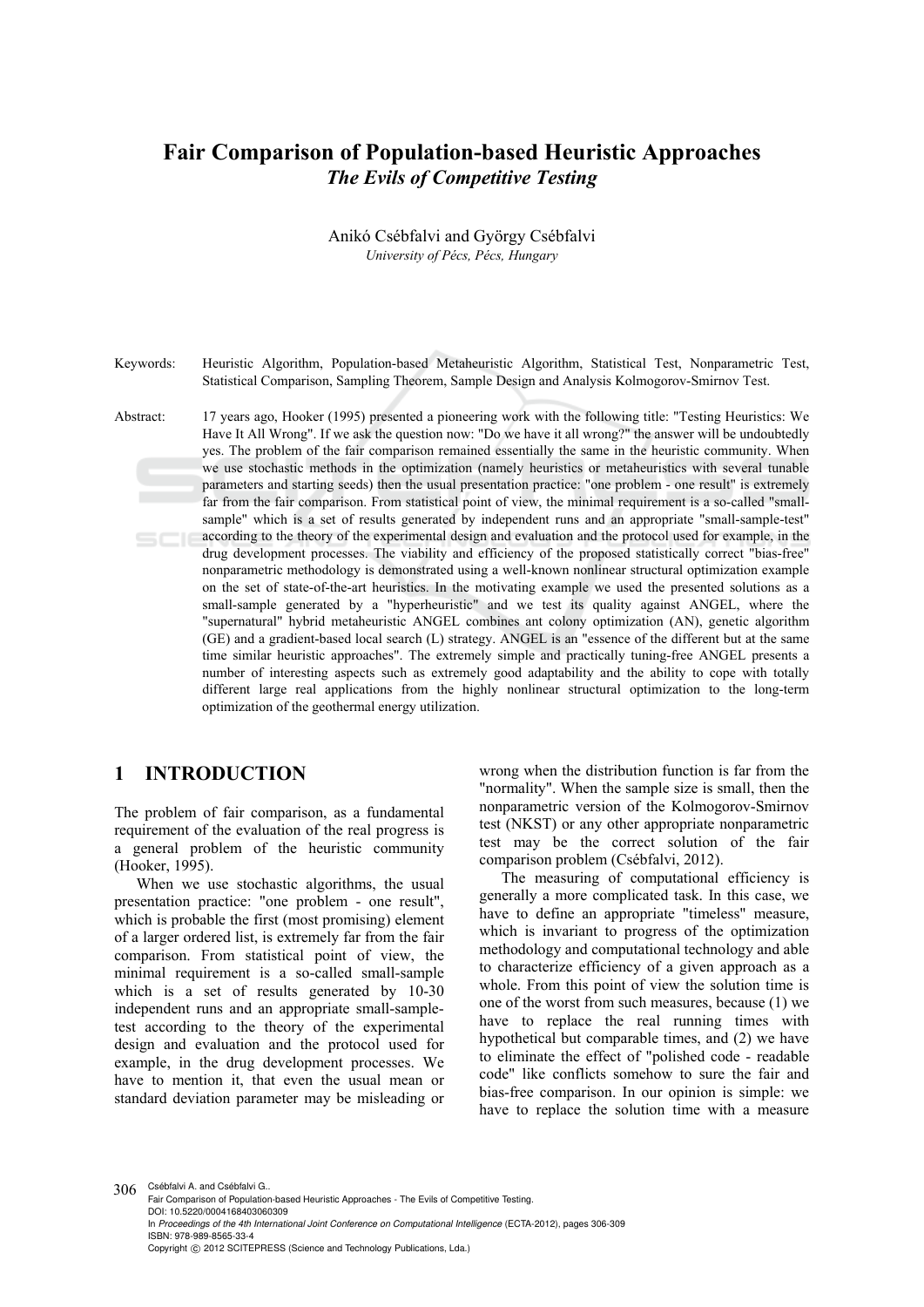which is invariant to the environmental factors and problem types and able to characterize the computational efforts of the problem solving process as a whole. A good and generally usable measure may be the sum of times each variable has obtained a value (the total number of variable settings) divided by the number of variables. Naturally, we have to assume, that the total number of variable settings contains the number of settings of the parameter-setting or fine-tuning phase also. We note, when the approach has several not necessarily independent parameters, than the preliminary finetuning may be more complicated than the real problem solving process. This phase may mean, for example, a complete "experimental design and analysis" like time-consuming step in the problem solving process.

### **2 STATISTICAL COMPARISON**

In this paper we present a theoretically correct comparison methodology, which can be used to compare two or more stochastic algorithms, or to evaluate the efficiency of a potential improvement for a given algorithm. The statistical analysis is a very important element of the evaluation of the real progress. In the heuristic community, the "fashion change" not necessarily means real improvement, and the "improved", "enhanced", "hybridized", etc. versions not necessarily give better results than the original algorithms. The development sometimes is driven by a specific problem set, on which the original algorithm is unable to produce the "expected better results" comparing with the competitors.

NKST for two samples obtained by running two competitive heuristics independently several times (10-30) the following:

$$
H_0: F_{HEURISTIC\ I}(x) = F_{HEURISTIC\ 2}(x),\tag{1}
$$

that is, the two samples are from populations with the same distribution function.

#### **3 EXAMPLE**

We illustrate the essence of the methodological problems connected to the fair comparison by a popular structural optimization problem. In this nonlinear ten-bar truss (T10) weight minimization problem the design-variables are element crosssection areas and implicit functions define the response-variables, namely, the nodal displacements and the element stresses for the given load case (see Figure 1).

In the last decades, according to the challenging but sometimes frustrating nature of this problem and the progress of the optimization methodology and computational technology, it was investigated by several authors to demonstrate that their algorithm seems to be the best to date (it is robust, effective, and efficient).

The optimal solution of the problem is unknown but it is well-known that it has several more or less similar local optima according to the "hills and dales" like nature of the design space. In Table 1 we present the most important results obtained by using totally different methodological approaches.

The detailed investigation of the results can be found in Csébfalvi (2012). In this paper we only want to point out that the results are practically invariant to the year of publication which means that we have to evaluate the real progress very carefully. In other words, we can reach the area of alternative optima using different solution searching strategies and without knowledge about the real computational efficiency we cannot discriminate among the presented approaches.



Figure 1: The benchmark-example.

In this motivating example we assume that the presented twenty solutions is a small-sample which is generated by a "hyperheuristic" and we test its quality against ANGEL developed by Csébfalvi (2007, 2011) for engineering optimization. The "supernatural" hybrid metaheuristic ANGEL combines ant colony optimization (AN), genetic algorithm (GE) and a gradient-based local search (L) strategy. We have to note, that according to the current terminology "hyperheuristic" means a metaheuristic set with a problem-specific selection mechanism.

The extremely simple and practically tuning-free ANGEL presents a number of interesting aspects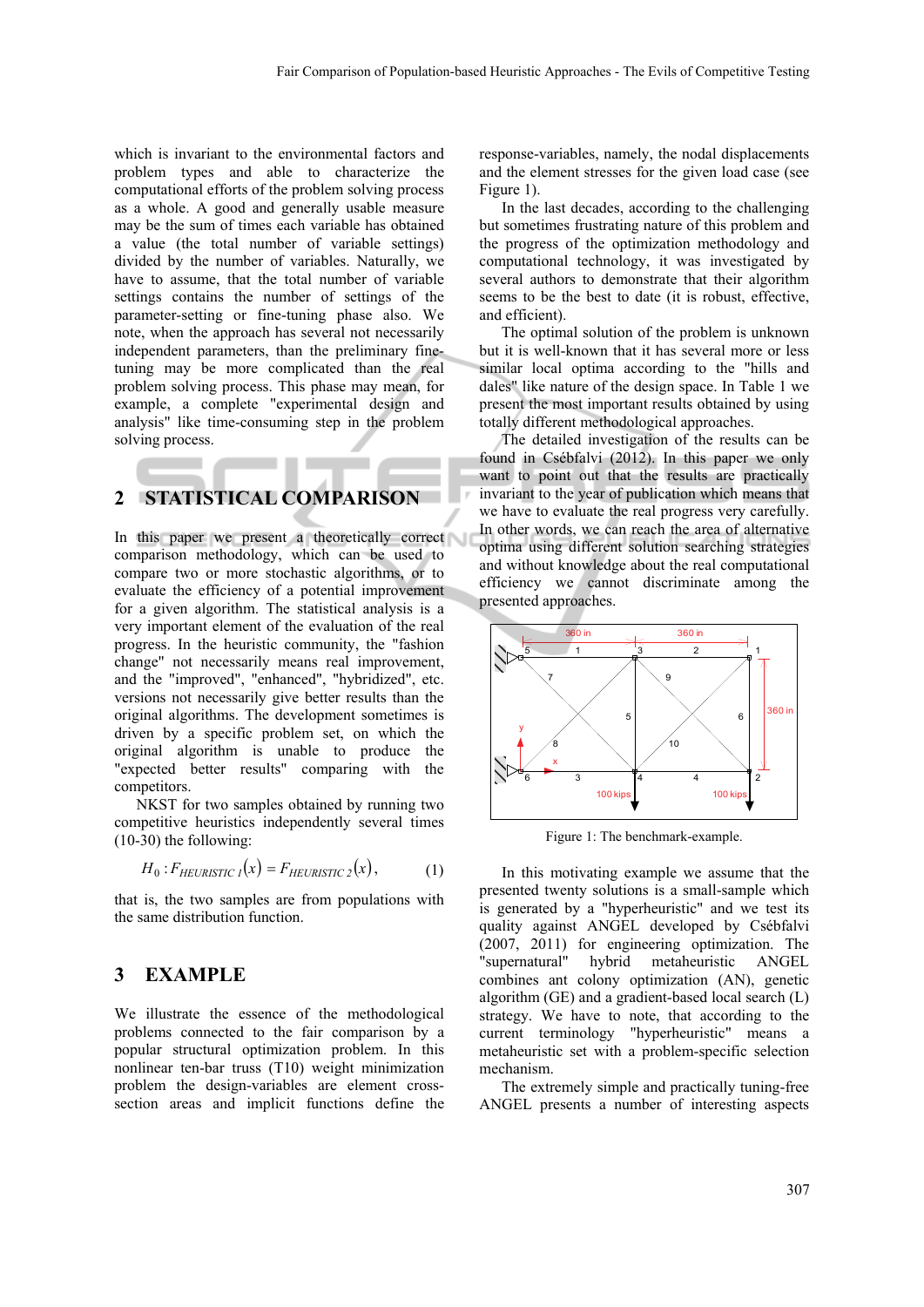such as extremely good adaptability and the ability to cope with totally different large scale real applications from the highly nonlinear structural optimization to the long-term optimization of the geothermal energy utilization (Csébfalvi and Schreiner, 2011).

Table 1: The most important results for T10.

| Year | Authors               | Weight (lb) |
|------|-----------------------|-------------|
| 1969 | Venkayya-Khot-Reddy   | 5084.90     |
| 1971 | Gellatly-Berke        | 5112.00     |
| 1974 | Schimit-Farshi        | 5089.00     |
| 1976 | Rizzi                 | 5076.66     |
| 1976 | Schimit-Miura         | 5076.85     |
| 1976 | Dobbs-Nelson          | 5080.00     |
| 1976 | Schimit-Miura         | 5107.30     |
| 1979 | Haug-Arora            | 5061.60     |
| 1979 | Khan-Wilmert-Thornton | 5066.98     |
| 1985 | Haftka                | 5060.80     |
| 1991 | Adeli-Kamal           | 5052.00     |
| 1992 | Galante               | 4987.00     |
| 1994 | Memari-Fuladgar       | 4981.10     |
| 1997 | Ghasemi-Hinton-Wood   | 5095.65     |
| 1999 | Lemonge               | 5060.92     |
| 2004 | Lee-Geem              | 5057.88     |
| 2004 | Lemonge-Barbosa       | 5069.09     |
| 2007 | Li-Huang-Liu-Wu       | 5060.92     |
| 2009 | Kaveh-Talatahari      | 5056.56     |
| 2009 | Koohestani-Azad       | 5060.90     |
|      |                       |             |

ANGEL has only three "tunable" parameters  ${P,G,I}$ , where *P* is the size of the population, *G* is the number of generations, *I* is the maximal number of local search iterations. Naturally, the maximal number of local search iterations means only a possibility, the procedure terminates when it reaches a size limit or a local minimum. The gradient-based L, try to make a better (lighter) feasible or a less unfeasible design from the current design obtained by AN or GE. The result of L will be the "locally best mutation".

The ANGEL sample was generated by 20 independent runs according to the number of results given by the state-of-the-art methods to date. In the investigation, the relative percent constraint tolerance was 0.001 %. We have to note, that we applied the original highly nonlinear "potential energy minimization model" without simplifications. In procedure L exact analytical derivatives were used.

In Table 2 we show an ordered ANGEL sample of 20 generated by the following settings:

$$
\{P,G,I\} = \{100, 10, 10\} \tag{2}
$$

Table 2: A random ordered sample of 20 for T10.

| index | Weight (lb) | index | Weight (lb) |
|-------|-------------|-------|-------------|
|       | 5063.27     | 11    | 5070.08     |
| 2     | 5064.80     | 12    | 5072.46     |
| 3     | 5065.72     | 13    | 5072.79     |
|       | 5066.11     | 13    | 5073.08     |
| 5     | 5067.14     | 15    | 5073.72     |
| 6     | 5067.70     | 16    | 5073.86     |
|       | 5068.33     | 17    | 5074.14     |
| 8     | 5068.52     | 18    | 5075.08     |
| 9     | 5068.69     | 19    | 5076.08     |
| 10    | 5069.71     | 20    | 5076.26     |
|       |             |       |             |

NKST (we reject the null-hypothesis) and the results of Table 2 and Figure 3 reveal that ANGEL is robust and able to produce good quality solutions within reasonable time without problem-specific preliminary investigation (fine-tuning). According to our computational experiences the range is one of the best measures of the robustness:



Figure 2: ANGEL searching history.

### **4 CONCLUSIONS**

In this paper we presented a statistically correct methodology for to compare the efficiency of population-based heuristic approaches developed to generate good quality solutions within reasonable time for different optimization problems.

When we use stochastic methods to solve optimization problems, then the usual presentation practice: "one problem - one result" is extremely far from the fair comparison. From statistical point of view, the minimal requirement is the presentation of